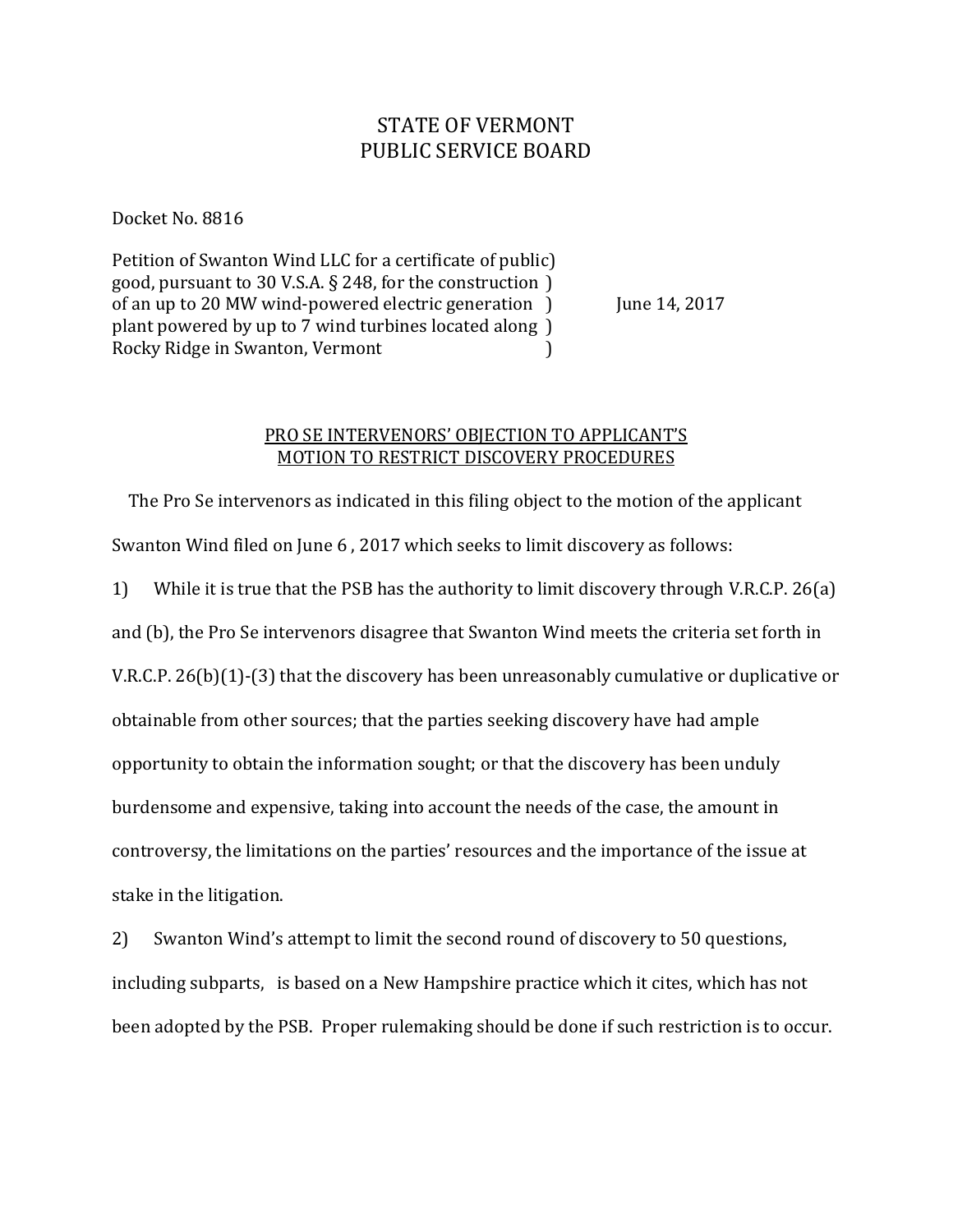Upon information and belief, such a limitation has never been imposed in a PSB proceeding and great care should be taken before such a step is taken. If the PSB were to impose limitations on the number of interrogatories, what should a limitation be? Would 100 questions each be adequate? 125? Only adequate consideration of different possibilities in light of the particular project and different interests involved could prevent an arbitrary curtailment of discovery. Rulemaking would provide such guidance of how to weigh different considerations.

3) In the case of the Pro Se intervenors, a 50-question limitation would be particularly unfair, as our interests are not identical. Some live on the east side of Rocky Ridge, some on the west side. Some of the intervenors have been granted intervenor status on one criterion, e.g. aesthetics or others on water or other grounds. Given the overall number of pro se intervenors it would be manifestly unjust for the group as a group to be given such an artificial restriction. The Pro Se intervenors have already been restricted by having to submit as a group. If the Pro Se parties are further restricted to 50 questions, then they should be allowed to proceed as individuals for purposes of the second round of interrogatories. That would be the only way some individual intervenors would be able to have their particular concerns addressed. Given Swanton Wind's answers to the first round of discovery questions, where many questions went unanswered due to technical reasons (the failure of the questioner to define "industrial wind" in several questions, e.g.), the lack of answers necessitates more precise follow up questions so that a meaningful response providing the information sought can be received. Different Pro Se intervenors might have to proceed as individuals if they cannot have their concerns addressed as part of a group. 4) It would be manifestly unjust to change the rules on discovery after discovery has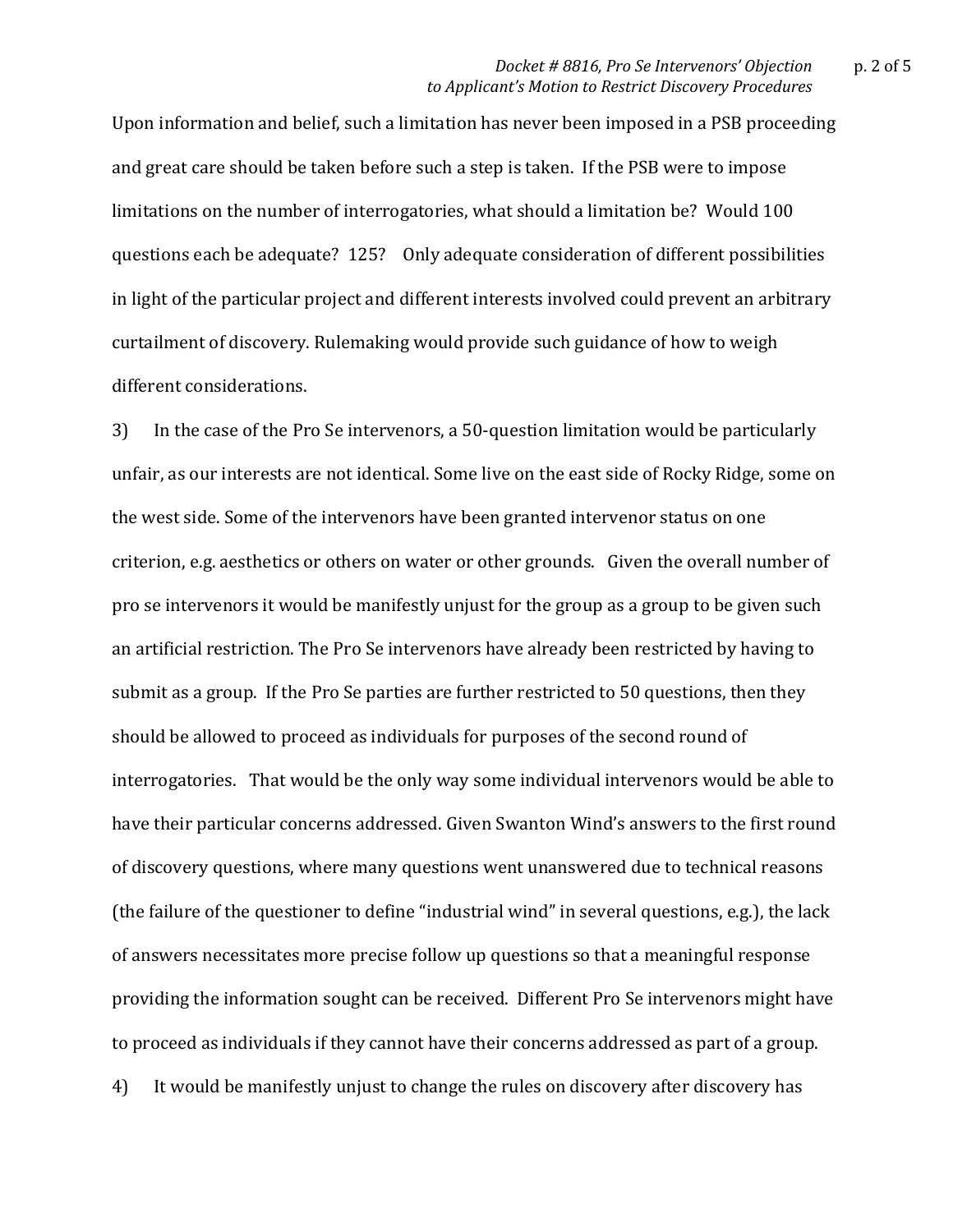begun. If parties knew at the outset that their second round of discovery would be restricted, then they would have approached the first round differently. While Swanton Wind dismisses this as a disingenuous argument, citing the number of questions already asked, looking at V.R.C.P. 26(b)(iii) taking into account the needs of the case and the issue in controversy, it is clear that the enormity of the project being proposed, both in the size of the seven turbines (499 ft. tall) and the location of the proposed project near a large number of homes and summer homes; a fragile Vermont lake; a busy Vermont highway, and a recreation trail, that discovery should not be limited. It is to be expected that there would be many questions from abutting neighbors, other people affected both in terms of views, sounds, real estate values, integrity of wells, etc. as well as from state agencies charged with protecting the natural resources and environment. Swanton Wind's statement that, "The public good is not served by pouring unlimited resources into a proceeding regarding a proposed renewable energy project in a state that needs more renewable energy generation to meet its goals" is in itself disingenuous. It basically contends that the PSB should curtail discovery and get on with granting its project request, whether or not parties and intervenors get the information they seek. Pro Se intervenors contend that it is not in the public good to give parties' and intervenors short shrift so that Swanton Wind can proceed without delay. The fact that Vermont has a goal of more renewable energy is neither here nor there in terms of this particular project. All wind turbine projects are not necessarily in the public good. Depending on size, location and who and what is affected, some may be, some may not. Swanton Wind's statement is further disingenuous as it is unlikely that this project will help count as towards Vermont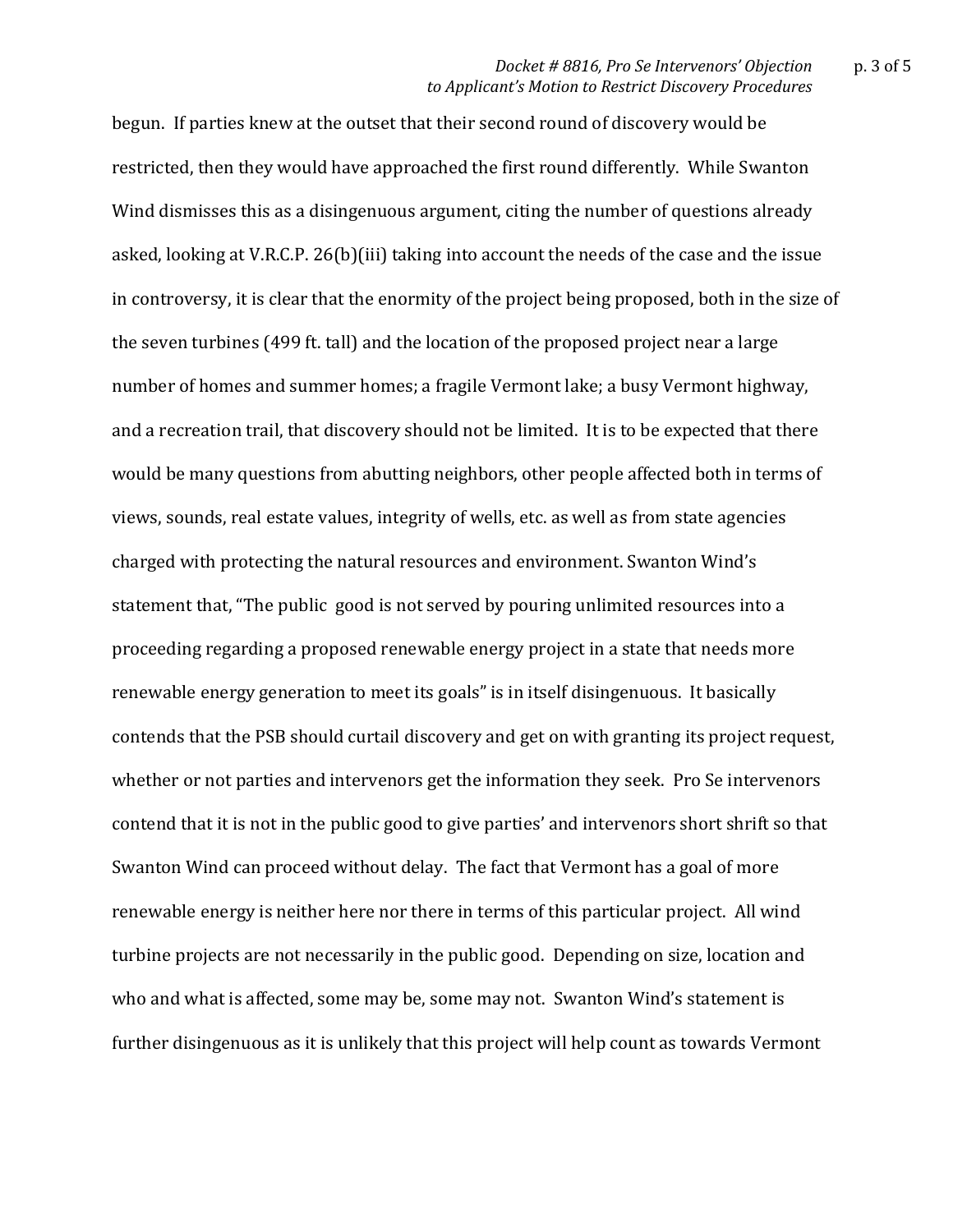meeting its renewable energy goals since the petitioner will in all likelihood be selling the electricity out of state and that other state will be getting the renewable energy credits. 5) Pro Se intervenors object to the attempt to limit depositions. Swanton Wind exaggerates the number of parties who would be involved. In the case of depositions, the Pro Se intervenors would act as one, leaving the represented parties and state agencies to do their own depositions, which would be the case in any filing, even with those with fewer intervenors. It would behoove all that there be cooperation and coordination by the deposers, however, that would necessitate longer time periods prior to any such discovery if it occurs so that that necessary coordination could occur.

6) The Pro Se intervenors request that the Public Service Board either deny outright or defer any ruling on limiting discovery. They ask that prior to any ruling on discovery limitation, that the PSB rule on the proposed schedule put forth by the Public Service Department in its filing of June 2nd 2017. This filing points out the substantial defects in Swanton Wind's petition in light of the PSB's ruling in related case Docket No. 8571 pertaining to a requested approval of a purchase power agreement by Swanton Wind. Given the disapproval and the lack of appeal of that ruling, the PSD points out that Swanton Wind needs to supplement its petition in order to be able to make a prima fascia case of meeting the requirements for a certificate of public good. The PSD's proposed schedule provides for a June 21, 2017 deadline by which Swanton Wind files notice of its intention to file a supplement and identifies a date by which it will do so, if it intends to do so. Given that a supplement, if filed, would change things, any limitation on discovery at this point is premature. The Pro Se intervenors join in the PSD's proposed schedule and request a status conference after the ruling on that proposed schedule.